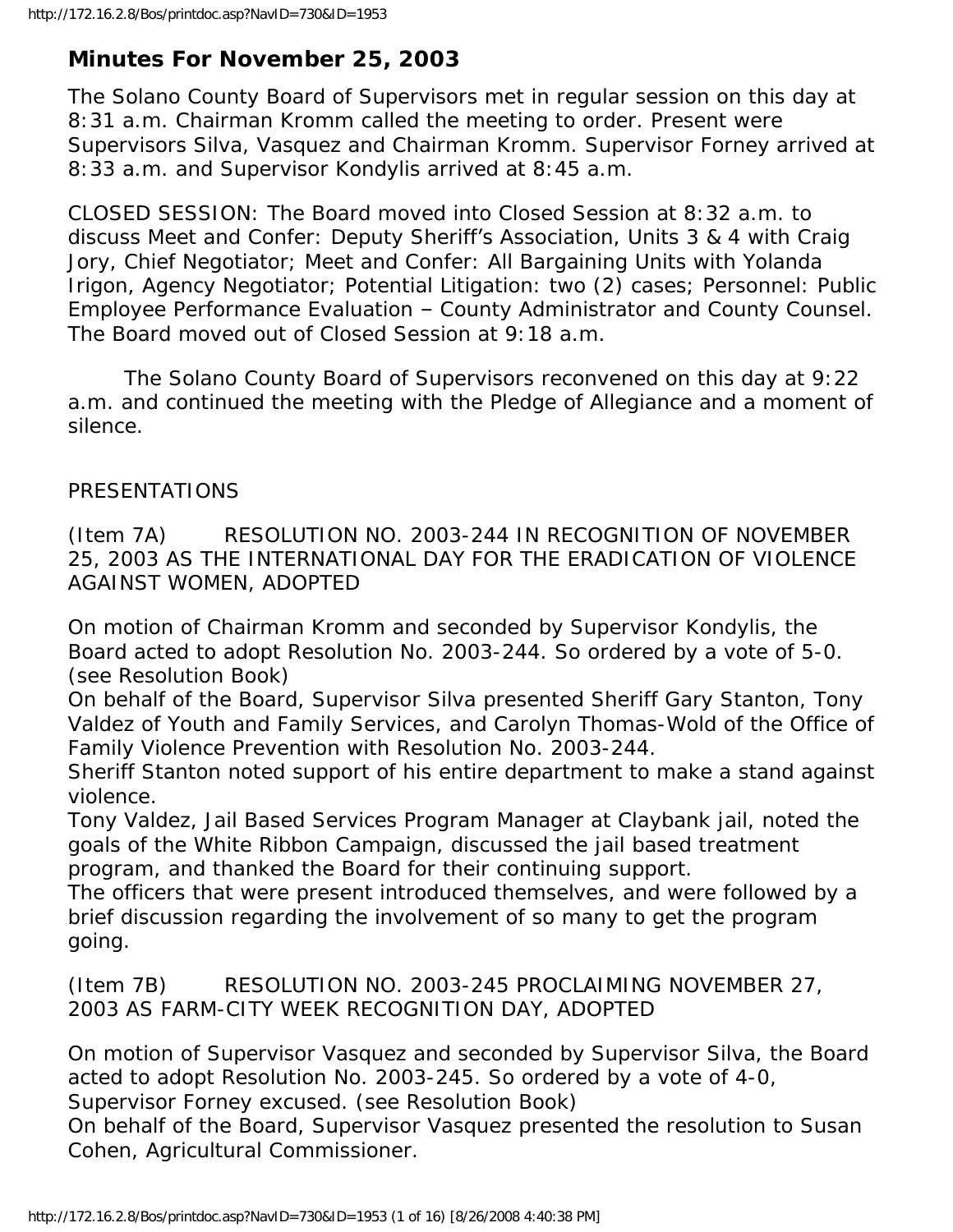Supervisor Vasquez noted the reduction in the number of farmers in this country, the increases in production, the importance of knowing where your food is coming from, how critical farming is and the increasing difficulties the farmer has to face.

Ms. Cohen discussed the effects of agriculture economic spin-offs and the \$1.3 Trillion contributed to the Gross National Product (GNP), the increasing exports from the County, California as the number 1 ag state in the Country, and other relevant facts of agriculture in the County.

(Item 7C) RESOLUTION NO. 2003-246 RECOGNIZING ROBERT L. "ROBIN" KEENEY UPON HIS RETIREMENT FOR HIS MANY YEARS OF SERVICE TO SOLANO COUNTY, AND PLAQUE OF APPRECIATION, APPROVED

On motion of Supervisor Kondylis and seconded by Supervisor Silva, the Board acted to adopt Resolution No. 2003-246. The Board further acted to authorize a Plaque of Appreciation for Robert L. "Robin" Keeney. So ordered by a vote of 5-0. (see Resolution Book)

On behalf of the Board, Supervisor Kondylis presented Mr. Keeney with Resolution No. 2003-246 and a Plaque of Appreciation honoring him upon his retirement after 32 years of service to Solano County as an employee in the District Attorney's office.

ITEMS FROM THE FLOOR

INTRODUCTION OF IRA ROSENTHAL AS CHIEF INFORMATION OFFICER

 County Administrator Michael Johnson introduced Ira Rosenthal as the County's Chief Information Officer (CIO), and briefly outlined his personal and professional background.

APPROVAL OF AGENDA

On motion of Supervisor Silva and seconded by Supervisor Kondylis, the Board acted to approve the submitted Agenda, incorporated herein by reference, with the following modifications:

 (Item 18C) Approval of contracts targeting pregnant African American women and teens for the period of November 1, 2003 through October 31, 2006: \$546,467 to Shasta Diablo Planned Parenthood; \$125,275 to Partnership HealthPlan of California; \$74,165 to Youth and Family Services; approval of a resolution amending the Allocation List to add Limited Term positions to expire on October 31, 2006: 1.0 FTE Project Manager, 2.4 FTE Health Assistant, 1.8 FTE Social Worker III, 1.0 FTE Public Health Nurse, removed from the Consent Calendar.

(Item 19B) Approval of renewal contracts with Ligouri Associates, Inc. in the amount of \$161,449 for security services for the period of September 1,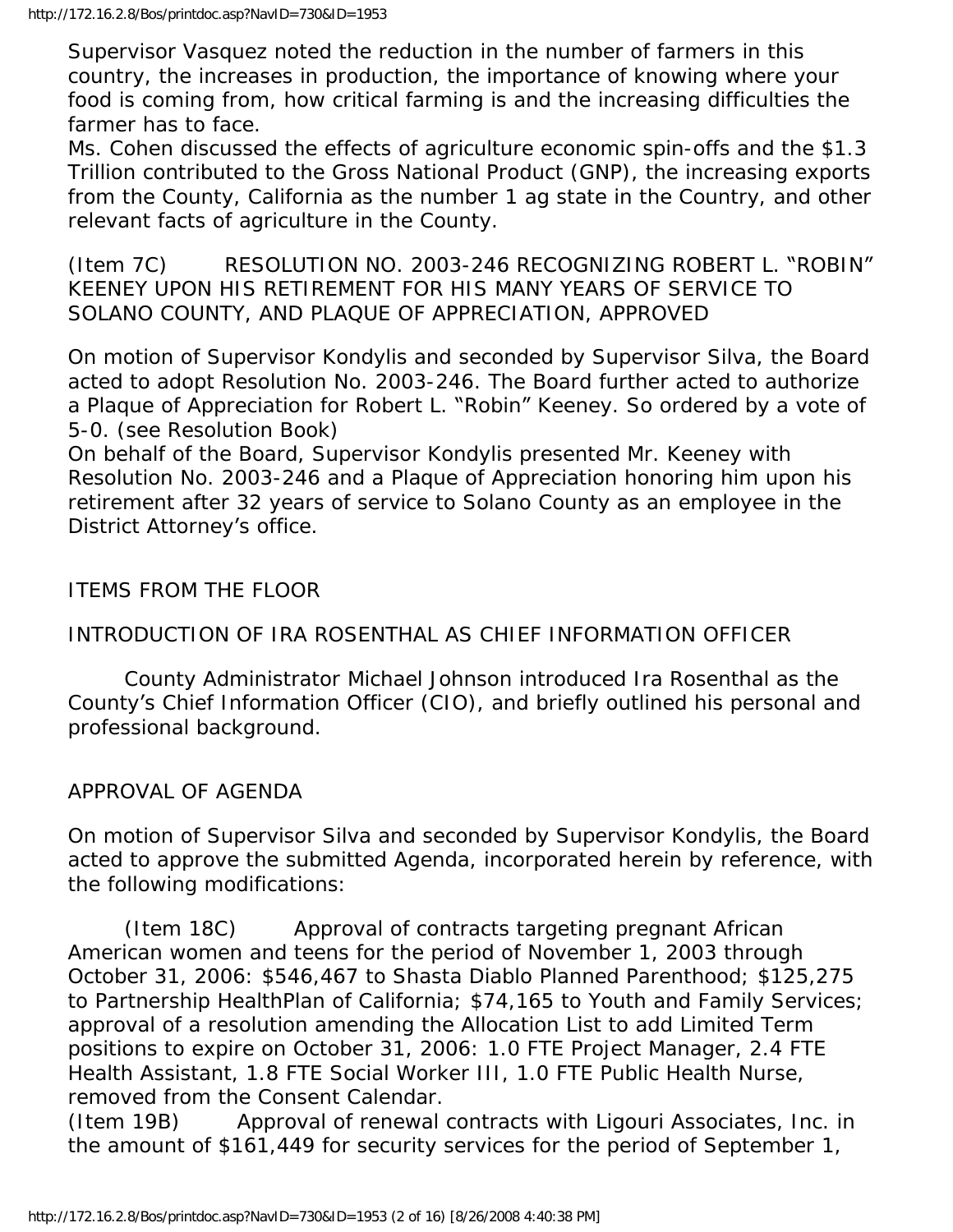2003 through June 30, 2006; \$289,319 with Valley Toxicology for drug test analysis services for September 1, 2003 through June 30, 2005; \$102,711 with Families First for in-home intervention services for September 1, 2003 through June 30, 2004; authorize the County Administrator to execute any contract amendments; approve the payment of claims totaling \$15,818 from Valley Toxicology which exceeded its contract maximums, to remove the agreement with Families First from consideration.

 (Item 24C) Conduct a noticed/ published hearing to consider Agricultural Preserve Application No. 1336 of Edward and Erlinda Titus for property located 2 miles east of the City of Vacaville; adopt the recommended findings and attached resolution; establish an Agricultural Preserve and approve Agricultural Preserve Application No. 1336, removed from the Agenda.

So ordered by a vote of 5-0.

# CONSENT CALENDAR

On motion of Supervisor Forney and seconded by Supervisor Silva, the Board acted to approve the following Consent Calendar items by a vote of 5-0.

(Item 13) MINUTES OF THE BOARD OF SUPERVISORS MEETING OF OCTOBER 28, 2003; RURAL NORTH VACAVILLE WATER DISTRICT OCTOBER 28, 2003, as outlined in the Agenda Submittal from the Clerk of the Board dated November 25, 2003, incorporated herein by reference, approved.

(Item 14) ORDINANCE NO.1638 AMENDING CHAPTER 7.3 OF THE COUNTY CODE TO CHANGE THE NAME OF THE CHILDREN & FAMILIES COMMISSION TO FIRST FIVE SOLANO CHILDREN & FAMILIES COMMISSION, adopted. (see Ordinance Book)

(Item 15) AUDIT REPORT OF THE SOLANO COUNTY CHILDREN & FAMILIES COMMISSION FOR FY ENDED JUNE 30, 2003, as outlined in the Agenda Submittal from the Auditor-Controller dated November 25, 2003, incorporated herein by reference, accepted.

(Item 16) INCREASE TO THE WORKERS' COMPENSATION TRUST ACCOUNT, as outlined in the Agenda Submittal from Human Resources dated November 25, 2003, incorporated herein by reference, approved.

(Item 17) CERTIFICATION AND RESULTS OF THE NOVEMBER 4, 2003 CONSOLIDATED DISTRICTS ELECTION, as outlined in the Agenda Submittal from Registrar of Voters dated November 25, 2003, incorporated herein by reference, approved.

(Item 18A) RESOLUTION NO. 2003-247 RECOGNIZING DECEMBER 1, 2003 AS "WORLD AIDS DAY", adopted. (see Resolution Book)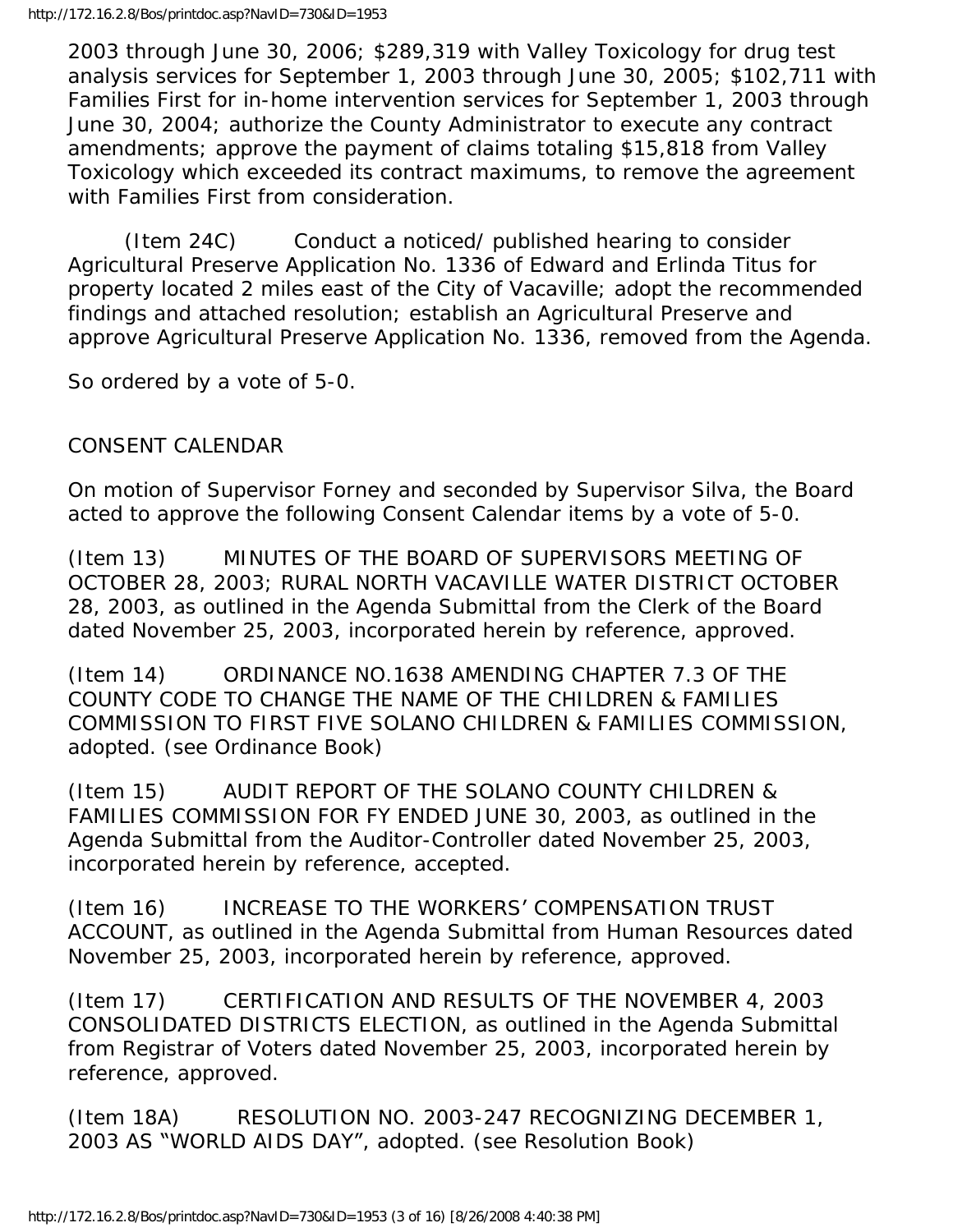(Item 18B) DECLARATION OF INTENT TO APPLY FOR EMERGENCY MEDICAL SERVICES APPROPRIATION (EMSA) FUNDING, as outlined in the Agenda Submittal from Health and Social Services dated November 25, 2003, incorporated herein by reference, approved.

STANDARD EMSA AGREEMENT FOR FY2003-04, as outlined in the Agenda Submittal from Health and Social Services dated November 25, 2003, incorporated herein by reference, approved and Chairman authorized to sign said contract on behalf of Solano County.

APPROPRIATION TRANSFER IN THE AMOUNT OF \$17,470 TO APPROPRIATE AN INCREASE IN REVENUE TO REFLECT THE STATE APPROVED ALLOCATION OF \$306,504, as outlined in the Agenda Submittal from Health and Social Services dated November 25, 2003, incorporated herein by reference, approved.

(Item 19A) PAYMENT OF CLAIMS FROM PROPOSITION 36 SERVICE PROVIDERS BI-BETT – DIABLO VALLEY RANCH, BI-BETT – RECOVERY CONNECTION, BI-BETT – SHAMIA HOUSE, CORNERSTONE RECOVERY SYSTEM, HOUSE OF ACTS, YOUTH & FAMILY SERVICES, as outlined in the Agenda Submittal from Probation dated November 25, 2003, incorporated herein by reference, approved.

(Item 19B) AGREEMENTS WITH LIGOURI ASSOCIATES, INC. RE SECURITY SERVICES, VALLEY TOXICOLOGY RE DRUG TEST ANALYSIS SERVICES, as outlined in the Agenda Submittal from Probation dated November 25, 2003, incorporated herein by reference, approved and Chairman authorized to sign the agreements and County Administrator authorized to execute any contract amendments.

PAYMENT OF CLAIMS FROM VALLEY TOXICOLOGY, as outlined in the Agenda Submittal from Probation dated November 25, 2003, incorporated herein by reference, approved.

(Item 20A) RESOLUTION NO. 2003-249 ADOPTING SOLANO COUNTY'S DISADVANTAGED BUSINESS ENTERPRISE GOAL FOR FEDERAL AVIATION ADMINISTRATION ASSISTED PROJECTS FOR FEDERAL FISCAL YEAR 2003-04, adopted. (see Resolution Book)

(Item 20B) PARCEL MAP AND OFFER OF DEDICATION FOR ROAD PURPOSES FOR THE (MS-01-13) ON ENGLISH HILLS ROAD, as outlined in the Agenda Submittal from the Transportation Department dated November 25, 2003, incorporated herein by reference, approved and Chairman authorized to sign said contract on behalf of Solano County.

RESOLUTION NO. 2003-250 ACCEPTING THE AGREEMENT RE IMPROVEMENTS FOR MINOR SUBDIVISION MS-01-13 (ACORN PROPERTIES SUBDIVISION), adopted. (see Resolution Book)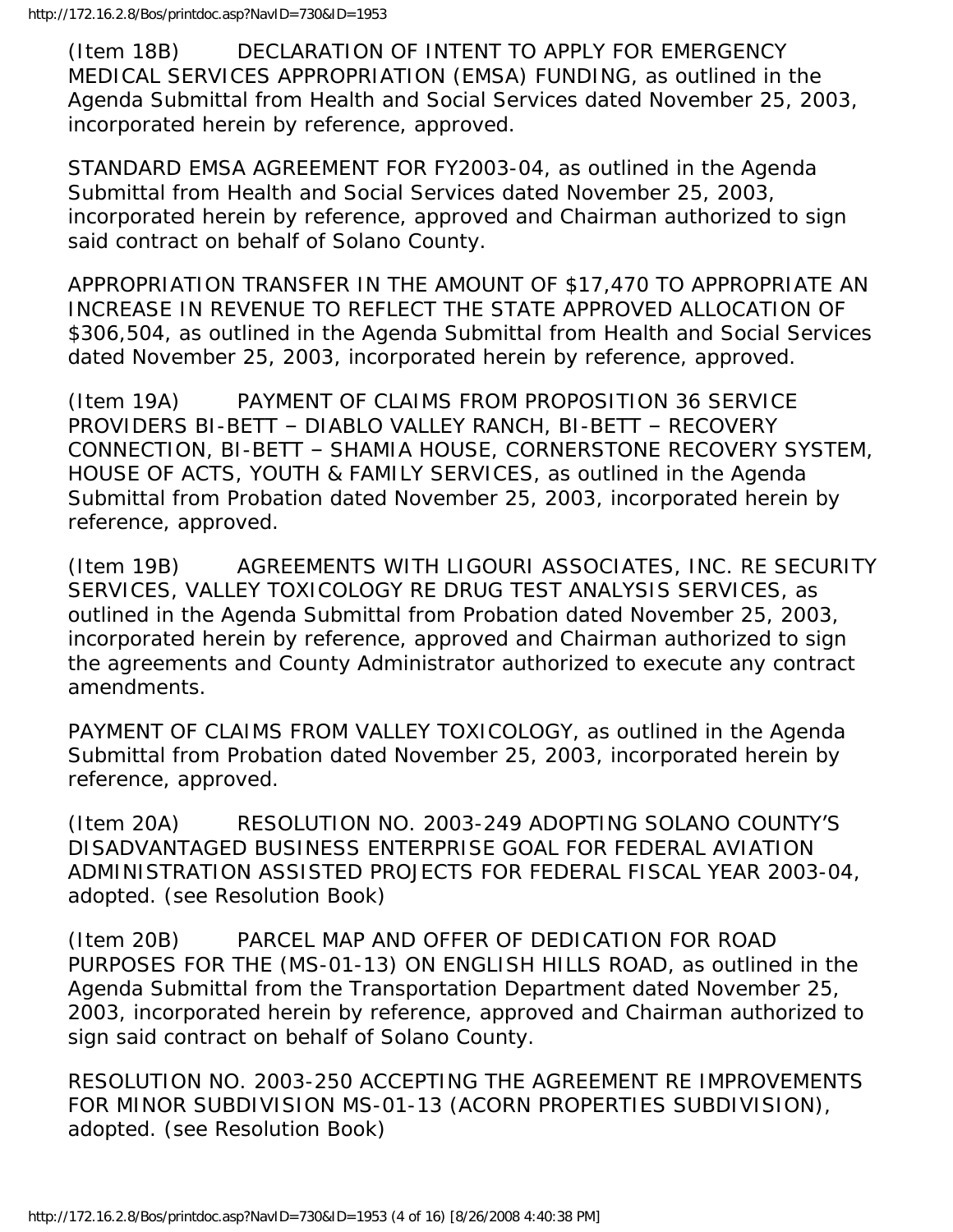(Item 21) RESOLUTION NO. 2003-251 AUTHORIZING SUSAN COHEN, AGRICULTURAL COMMISSIONER/SEALER OF WEIGHTS & MEASURES TO EXECUTE CERTAIN AGREEMENTS FOR FISCAL YEAR 2003/2004, adopted. (see Resolution Book)

#### **ORDERS**

(Item 18C) AGREEMENTS WITH SHASTA DIABLO PLANNED PARENTHOOD; PARTNERSHIP HEALTHPLAN OF CALIFORNIA, AND YOUTH AND FAMILY SERVICES RE TARGETING PREGNANT AFRICAN AMERICAN WOMEN AND TEENS, APPROVED

RESOLUTION NO. 2003-248 AMENDING THE ALLOCATION (LIMITED TERM HEALTH AND SOCIAL SERVICES), ADOPTED

The Board was provided with an Agenda Submittal from Health and Social Services dated November 25, 2003, incorporated herein by reference, regarding programs targeting pregnant African American women and teens. Supervisor Kondylis noted the allocation of \$1.2 million over three years by First Five Solano, the collaborative efforts between the County and First Five Solano, but voiced concern with the lack of formal commitment to participate in the Safe From the Start Program.

Responding to questions posed by Supervisor Kondylis regarding adding the requirement to the agreement, Deputy County Counsel Bernadette Curry noted the requirement could be added to the agreement without coming back to the Board.

Following a brief discussion regarding ensuring grantees participate in the Safe From the Start Program it was determined that the message is clear to contractors to participate in the Safe From the Start Program.

 On motion of Supervisor Kondylis and seconded by Supervisor Vasquez, the Board acted to approve agreements with Shasta Diablo Planned Parenthood; Partnership HealthPlan of California, and Youth and Family Services, to indicate the grantees need to participate in the Safe From the Start Program, and to adopt Resolution No. 2003-248 Amending the Allocation (Limited Term Health and Social Services). So ordered by a vote of 5-0.

(Item 24A) RESOLUTION NO. 2003-252 ESTABLISHING AGRICULTURAL PRESERVE APPLICATION NO. 1332 AND APPROVING LAND CONSERVATION CONTRACT NO. 1229 OF CLIFFORD AND PATRICIA DETAR, ADOPTED

 Alex Morin, Department of Environmental Management, briefly reviewed the information contained in the Agenda Submittal from his Department dated November 25, 2003, incorporated herein by reference, describing the establishment of the Agricultural Preserve Application No.1332.

 Chairman Kromm opened the public hearing. As there was no one who wished to speak on this matter, the public hearing was closed.

On motion of Supervisor Vasquez and seconded by Supervisor Silva, the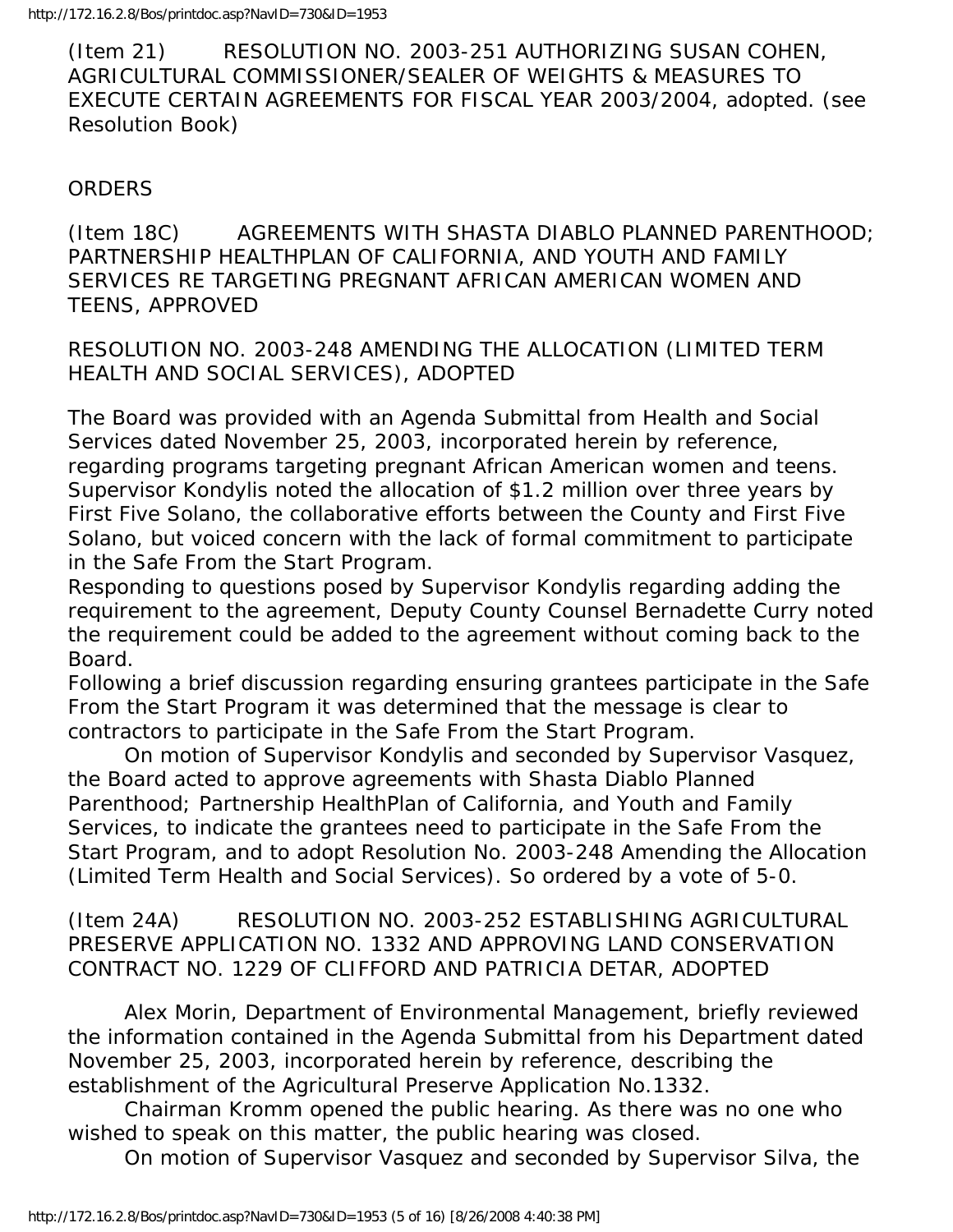Board acted to adopt Resolution No. 2003-252 establishing Agricultural Preserve No.1332 and to adopt the mandatory findings, and approve Agricultural Preserve Contract No.1229. So ordered by a vote of 5-0.

(Item 24B) RESOLUTION NO. 2003-253 ESTABLISHING AGRICULTURAL PRESERVE APPLICATION NO. 1333 AND APPROVING LAND CONSERVATION CONTRACT NO. 1230 OF JEANNE MCCORMACK, ADOPTED

 Matt Walsh, Senior Planner Department of Environmental Management, briefly reviewed the information contained in the Agenda Submittal from his Department dated November 25, 2003, incorporated herein by reference, describing the establishment of the Agricultural Preserve Application No.1333.

 Chairman Kromm opened the public hearing. As there was no one who wished to speak on this matter, the public hearing was closed.

 On motion of Supervisor Forney and seconded by Supervisor Kondylis, the Board acted to adopt Resolution No. 2003-253 to establish Agricultural Preserve No. 1333 and to adopt the mandatory findings, and approve Agricultural Preserve Contract No. 1230. So ordered by a vote of 5-0.

(Item 24C) AGRICULTURAL PRESERVE APPLICATION NO. 1336 OF EDWARD AND ERLINDA TITUS, WITHDRAWN

 County Counsel Dennis Bunting noted that the property owners had withdrawn Agricultural Preserve Application No. 1336. (Item 23) STATUS REPORT OF THE REGISTRAR OF VOTERS' CONVERSION TO DIEBOLD'S ACCUVOTE-TS TOUCH SCREEN VOTING SYSTEM, RECEIVED

The Board was provided with an Agenda Submittal from the Registrar of Voter's Office dated November 25, 2003, incorporated herein by reference, regarding the conversion to an automated voting system.

Laura Winslow, Registrar of Voters, provided new information noting that on November 10th the Secretary of State acted to conditionally certify the Diebold Touch Screen equipment that we purchased. Diebold met the conditions of the certification, agreed to pay for an internal audit, to cooperate with the audit, and to appear December 16, 2003 at the next Secretary of State's meeting. On November 20, 2003 the Secretary of State certified the equipment, and on November 21, 2003 Secretary of State Kevin Shelly announced the requirement for a voter verifiable paper trail for touch screen voter equipment beginning July 1, 2006. Ms. Winslow expressed concern with the paper trail requirement due to the rigorous Federal and State testing that showed no tampering of the votes that could alter an election, and feels the paper trail is not necessary. The additional requirements will mean added costs for the printers, which has not been funded. Ms. Winslow reviewed the verification procedures used by her office after each election, testing that has been done on the units, and staff training.

Supervisor Kondylis noted public concern with electronic voting systems and voiced concern regarding how the units are initially programmed, what the safeguards are to ensure the programming cannot be tampered with, what the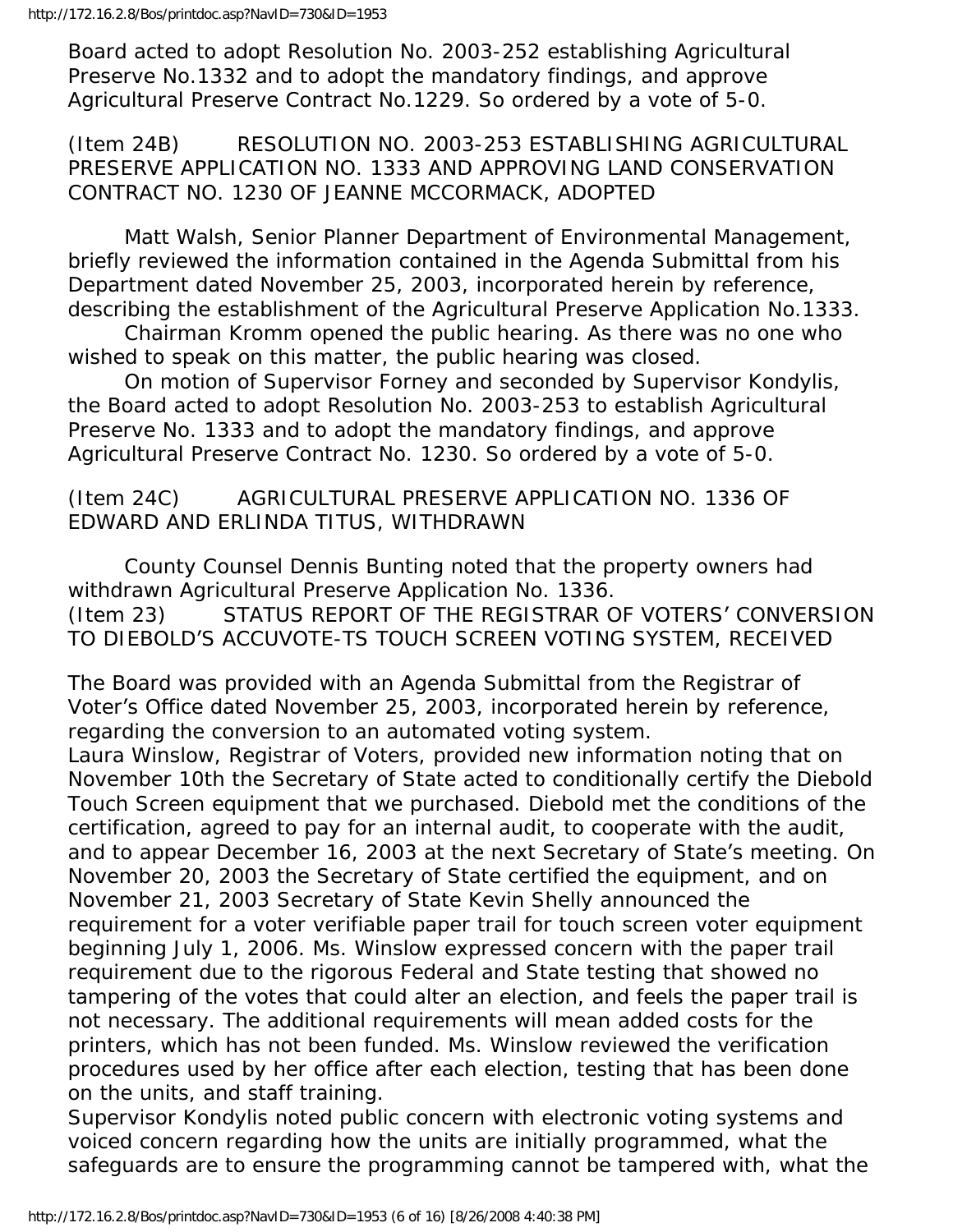checks and balances are, and what the potential is for fraud to occur. Responding to these concerns Ms. Winslow outlined the procedures that are followed for logic and accuracy testing that is performed numerous times through Election Day, the accuracy testing done after the election, how the equipment is locked and secured after the program is loaded and tested, equipment storage security, the system of checks and balances, and the internal tracking for each voting unit.

Responding to questions posed by Supervisor Kondylis regarding transfer of information, Ms. Winslow noted the equipment cartridges will be brought to a collection center, the IT staff at the collection center will transmit the information through secure modem lines to her office.

Supervisor Vasquez feels there is a need for a paper trail and for the voter to be able to see their ballot, to get people in to vote we need to ensure there are no problems.

Responding to questions posed by Supervisor Forney regarding the certification that was done, if the equipment would have to be certified again if printers are added, and the results of the audit, Ms. Winslow noted the conditional certification was done November 10, 2003 and the equipment was officially certified on November 20, 2003. The voting equipment would not have to be certified again, the printer and an attachment would have to be certified and approved for use, and at this time there are no systems certified with a voter verifiable paper trail. There is a printer on our units that will produce a voter receipt to tally the votes for each candidate on each machine. On December 16, 2003 the Secretary of State will review the results of the audit. Ms. Winslow noted the hardware equipment is certified, but software is frequently

modified and there is not a process in place for the State to certify the software, and expects a process and procedure will be put in place for certification in the future by the Secretary of State.

Responding to questions posed by Supervisor Silva if we have the most up to date equipment, and the weight of the equipment, Ms. Winslow noted we do have the most up to date equipment that Diebold has, and the equipment weighs 26 pounds.

Responding to questions posed by Supervisor Silva regarding the use of uncertified software, and the independent audit, Deborah Sieller, Diebold Election Systems, discussed the large amount of turnover in the Secretary of State's Office in relation to the certification process, that Diebold and other companies never listed firmware or software in the request for certification. Companies routinely modify software prior to an election, the Secretary of State has never requested certification of software. Ms. Sieller outlined the logic and testing that is done in conjunction with the vendor, and results that are sent to the State by the counties. The software Diebold has used has been certified through the Federal Independent Test Authority, and the State does not have a certification process for the software for any of the election equipment companies. Ms. Sieller outlined confusion with software that had been placed on the web, and with changing requirements by the State, and that the audit that will identify what software is being used in the State. The Diebold equipment was fully certified on November 20, 2003 for use in Solano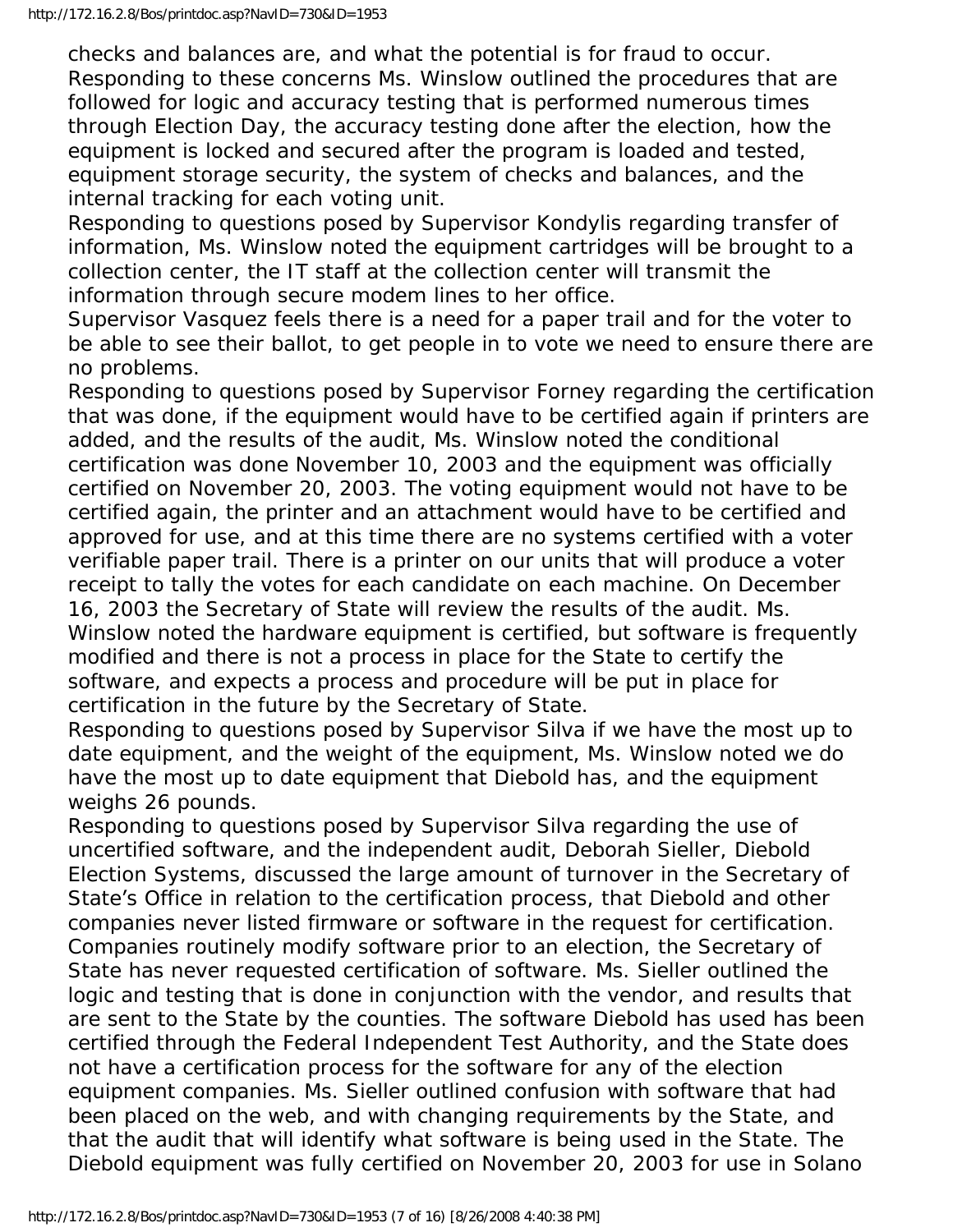and other counties.

Supervisor Silva noted many concerns with the Diebold equipment and with comments by the president of Diebold in the national press on guaranteeing election outcomes.

Supervisor Forney noted support for the Secretary of State in working to put a certification process together for the hardware and software of the electronic voting equipment.

Supervisor Kondylis feels election contributions from companies such as Diebold is a conflict of interest, and questioned how long the equipment should last, who would do equipment maintenance, and who would be doing the independent testing, Ms. Sieller noted the live span should be a minimum of 15 years, the program upgrades are part of the annual maintenance agreement, and noted the Solano County equipment has undergone more extensive testing than any other equipment in the marketplace. The County staff will receive training from Diebold to perform the normal maintenance and trouble shooting work, but if there are extensive problems the unit will be sent back to Diebold. Ms. Sieller outlined the process the Independent Test Authority will follow, the testing is paid for by the vendors. Supervisor Kondylis expressed extreme concern with the vendor paying for the testing.

Supervisor Kondylis expressed concern with shipping any equipment out for repair, Ms. Winslow discussed the internal equipment tracking history that is maintained and the testing that the department would perform when repaired equipment is returned.

Chairman Kromm discussed the lengthy process of evaluating and choosing Diebold, noted the need for adequate staffing for quality control and to review how the touch screen system works.

Ms. Winslow briefly discussed staffing, County employees available to man the polls on March 2, 2004, consulting with counties that have already begun using electronic voting equipment, and major issues that arise at every election. Chief Information Officer Ira Rosenthal made general comments regarding accuracy when moving from mechanical to electronic systems, problems with the scanning voting system to tally votes, the importance of a good test plan, the need for the County to certify the machines we have and maintain control over those machines after they are internally certified. The points of failure are typically on the people side and the business process, not with the hardware or software.

There was a brief discussion regarding the coordination between the Information Services Department and the Registrar of Voters, on the procedures that will be followed, the internal oversight of the voting machines, the current cooperative weekly meetings with MIS, ACS, the Registrars Office and Diebold, and adding additional checks and balances.

Supervisor Silva noted the excellent job the Registrar's Office has done in the past, voiced concern that we need to provide the best tools to the Registrars Office to make sure they can do a good job, and feels electronic equipment can be manipulated.

Responding to concerns voiced by Supervisor Silva that demonstration models have not been out for the public to view and operate, Ms. Sieller noted the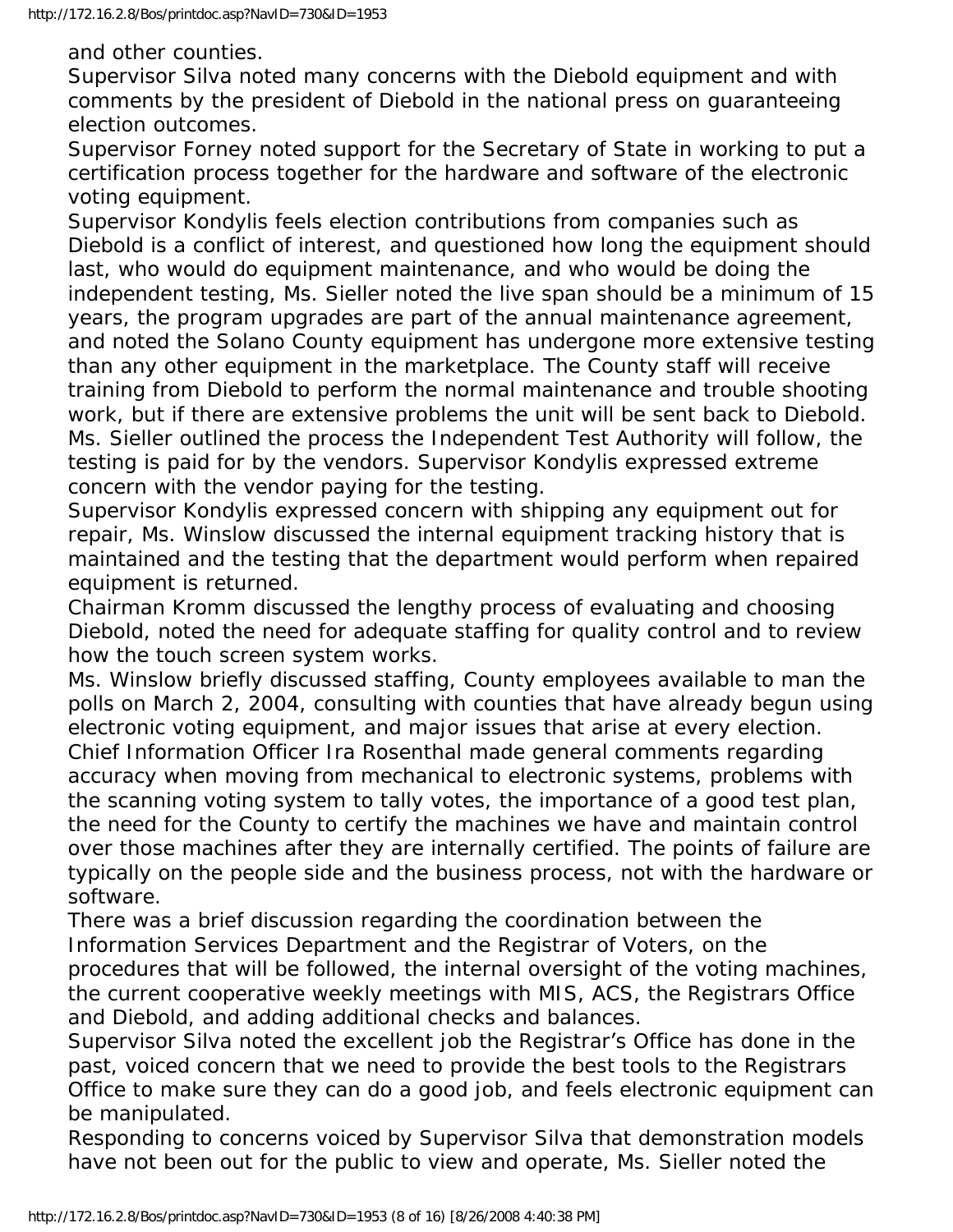equipment is in Solano County, the voter outreach is scheduled to begin after the recall and November elections as agreed to by the Registrar's Office to avoid confusion and added staff responsibilities.

Supervisor Vasquez noted his continued concern with electronic voting equipment and the lack of a paper trail, and noted the need to be able to assure the public that the system will work well.

Supervisor Forney requested follow-up information on the December 16, 2003 audit meeting with the Secretary of State, and voiced concern with this process. County Counsel Dennis Bunting noted information is available on the Secretary of State's Web page, there are no Federal standards for electronic voting equipment, and ensure that the voting machines remain secured. Chairman Kromm discussed how easy it would be to defraud the voting system, the need to reform the laws to check identification of people voting, hopes this process will encourage young people to vote.

## (Item 25) 2004 SOLANO COUNTY FAIR ASSOCIATION BUDGET, APPROVED

 Solano County Fair General Manager Kim Myrman reviewed the information contained in the Agenda Submittal from the Solano County Fair Board dated November 25, 2003, incorporated herein by reference, outlining the 2004 Fair budget. Ms. Myrman outlined budget impacts with the electronic sign, other fair revenues, capital improvements, and plans for 2004.

 Responding to questions posed by Chairman Kromm regarding the operating budget, and loss of revenue if the golf course is removed, Ms. Myrman outlined the two part operating budget, reserve accounts, and discussed opening negotiations with the City of Vallejo relative to the golf course.

 There was a brief conversation regarding buildup of the reserves and the projected use of about 1/3 of the Fair's total reserves, investment in the Master Plan, and with how long reserves would last.

 Chairman Kromm noted the need to see the three, five and ten year performas to ensure that things are moving in the right direction; Ms. Myrman noted current negotiations with the Mills Corporation for a Memorandum of Intent (MOI). When the MOI is complete the fair will be able to develop the economic performas that should be available in the spring.

 Ms. Myrman noted the need to work smart and be thoughtful with this revitalization, and will work diligently to make sure this will happen but there is no guarantee for success.

 Responding to concerns voiced by Supervisor Forney regarding the entertainment during the fair, Ms. Myrman discussed the strategy to enhance the fair, with public perception, increasing the programming and improving the quality of the fair.

 Supervisor Kondylis suggested contacting other municipalities that have worked with the Mills Corporation.

 Supervisor Silva commended the Fair Board and staff, discussed anticipated downturns, noted support for the project, and the need for a financial plan.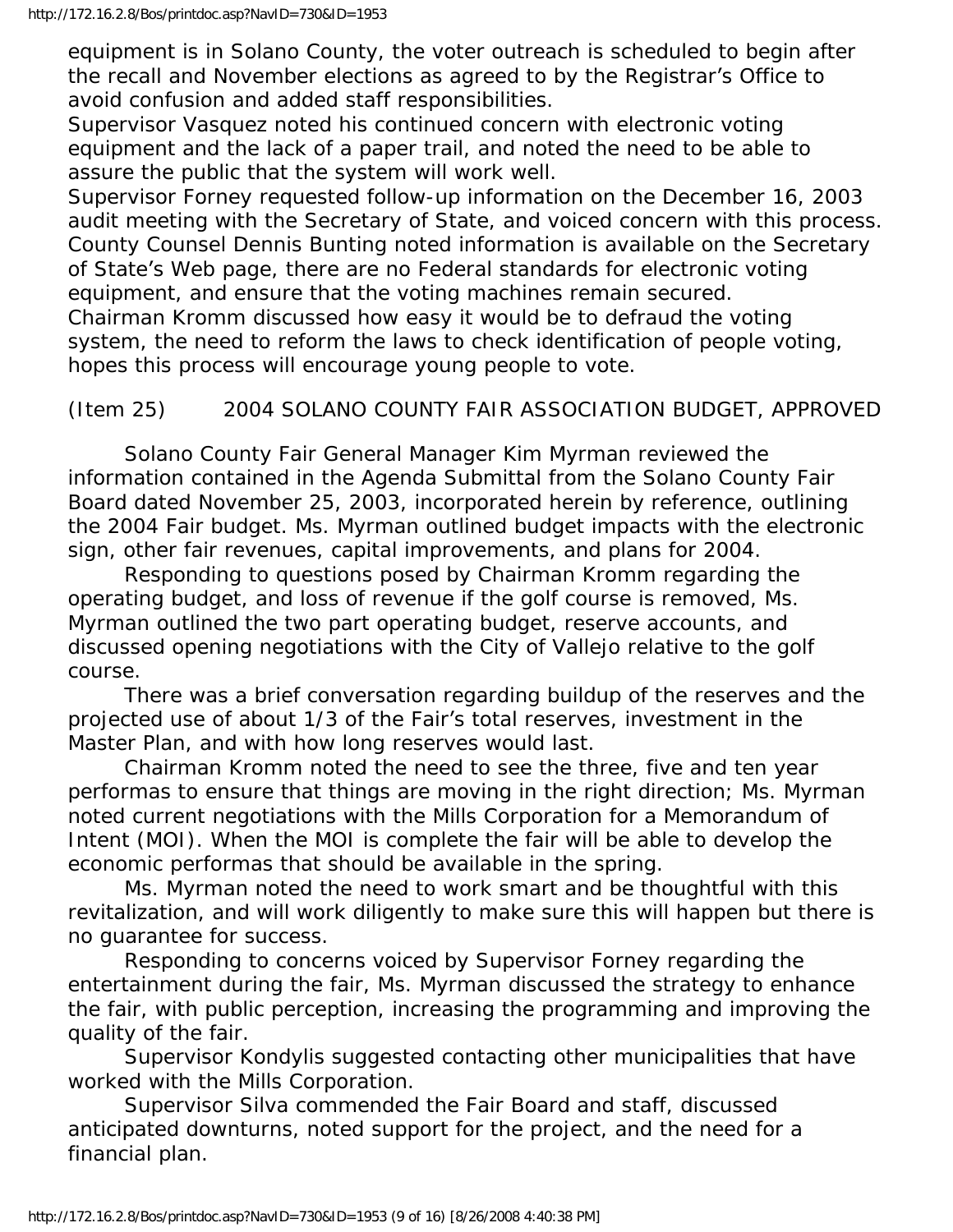On motion of Supervisor Silva and seconded by Supervisor Kondylis, the Board acted to approve the 2004 Fair Board budget. So ordered by a vote of 5- 0.

APPOINTMENTS TO BOARDS AND COMMISSIONS:

 On motion of Supervisor Kondylis and seconded by Supervisor Forney, the Board acted to approve the following appointments to Boards and Commissions. So ordered by a vote of 5-0.

(Item 26A) DAVID KNITTER APPOINTED TO THE AREA AGENCY ON AGING, as outlined in the Agenda Submittal dated November 25, 2003, incorporated herein by reference, to fill an unexpired term due to expire June 30, 2005, approved.

(Item 26B) HENRY OLHAVA, JAMES KIDDER AND DOUG WHITELEY REAPPOINTED TO RECLAMATION DISTRICT 2129 BOARD OF TRUSTEES, as outlined in the Agenda Submittal from County Counsel dated November 25, 2003, incorporated herein by reference, for a term to expire November 30, 2007, approved.

ORDERS – CONTINUED

(Item 27) STATUS REPORT RE USE PERMIT APPLICANTS FOR DAIRIES AND ANIMAL FEED YARDS, RECEIVED

 Senior Planner Matt Walsh, Department of Environmental Management, reviewed the information contained in the Agenda Submittal from his department dated November 25, 2003, incorporated herein by reference, through a visual presentation that outlined the study sessions, application requirements, proposed standards, and buffer zones from sphere of influence.

 Responding to questions posed by Supervisor Silva regarding regulating the number of animals per acre, Mr. Walsh noted there are no restrictions in the Agricultural Zoning district, typically the number of animals is related to the number of acres the farmer will be applying the liquid and solid waste to.

 Mr. Walsh continued his presentation outlining the existing large dairies in the County, proposed operation, and what a "complete application" is.

 Terry Schmidtbauer, Department of Environmental Management, continued the presentation outlining the regulations of confined animal feed operations (CAF) that included Federal regulations, California Code of Regulations, and the proposed Solano County CAF Ordinance.

 Civil Engineer Jim Campi, Environmental Health Services Division of the Department of Environmental Management, noted the department is in the process of writing new CAF standards and how the new standards will mitigate those concerns, and continued the visual presentation outlining the major areas of concern are the operational monitoring, air quality/odor, water quality,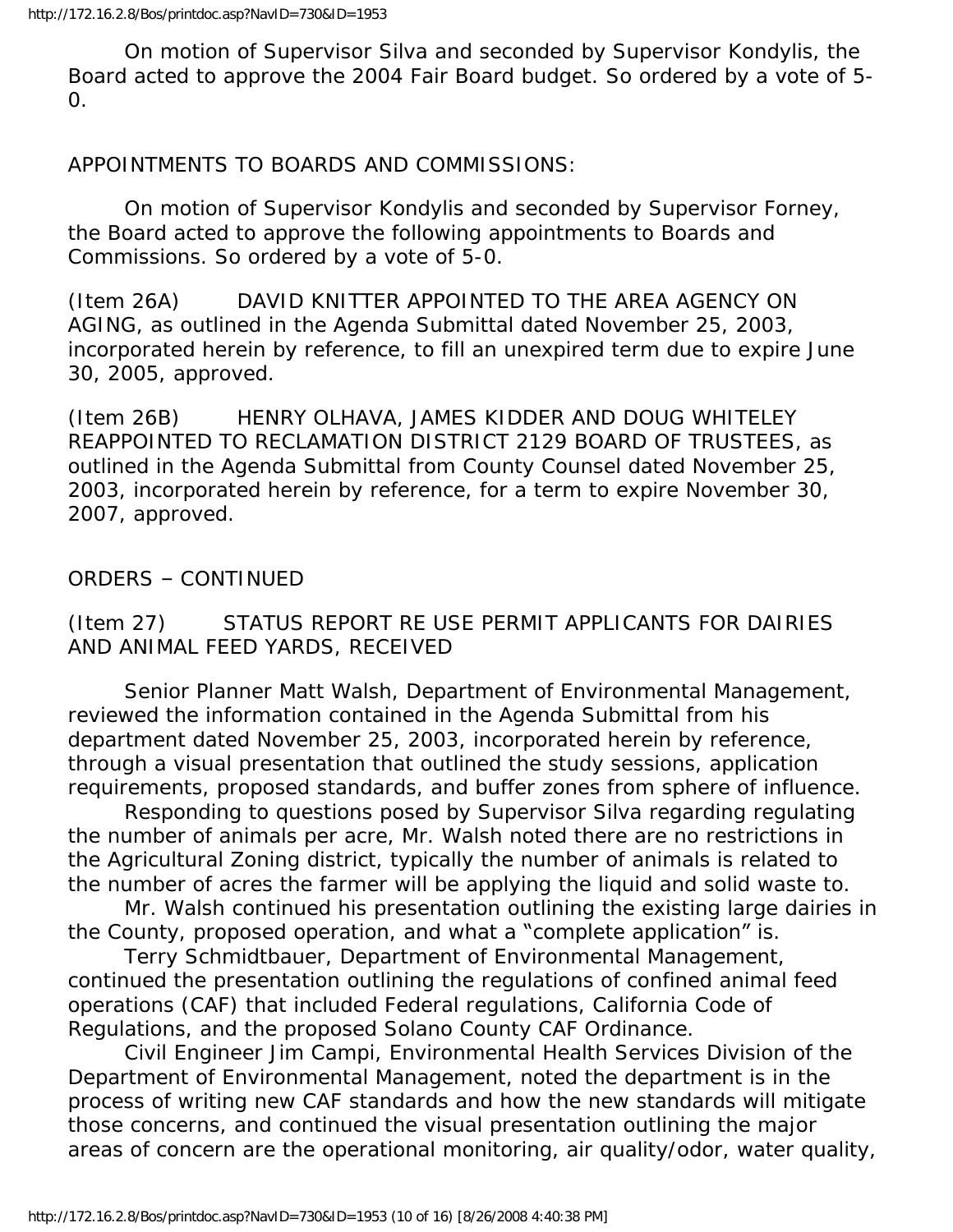vectors, and enforcement.

 Mr. Schmidtbauer noted the Federal EPA requirements begin at 700 cattle or horses for confined feeding animal operations, and noted consideration of presenting the same standard level.

 Mike Yankovich, Environmental Management, discussed consideration of a nutrient management plan that deals with the different variables regarding the number of head of cattle, how much land there is to apply the waste, as well as soil requirements that are all considered when determining the maximum number animals that can be on the property. The department is planning to come back in February with the zoning ordinance and the sewage disposal standards. The zoning ordinance will apply to 20 animals or more, and any operation coming to the County.

 Responding to a question posed by Supervisor Kondylis regarding the number of cows to classify an operation as "large", Mr. Yankovich noted the department considers large as anything over 700 head. Mr. Schmidtbauer noted, with the confined animals, the farmer needs to prove he has enough land and the proper crop to receive all the manure and the wastewater, and that the Regional Quality Control Board could impose regulations on units consisting of 200 to 699 head of cows.

 Mr. Campi updated the recent estimated 1.3 million gallon sewage spill at the Heritage Dairy beginning with a brief overview of the waste water collection and treatment system, the drainage system in the area, described the failure type, testing and ultimate flushing of the drain system, and what happened to the affluent. The department has requested the dairy make upgrades to the system to prevent any future spills from getting into the area drainage system.

 Discussions followed regarding the waste water collection system, requiring additional safety measures be installed, Regional Quality Control Board being the lead agency for enforcement of the discharge, violation of the Use Permit, why the dairies are leaving the San Joaquin Valley, quantities of water used in various areas of the dairy, and requirements in the new standards.

 Larry Green, Executive Director Yolo-Solano Air Quality Management District (YSAQMD), reviewed a visual presentation, incorporated herein by reference, previous prohibition against permitting ag sources, outlining the CEQA process, new authority under SB 700 going into effect in 2005, and outlined the specific authority in several areas. Mr. Green noted a large number of dairies going into the San Joaquin Valley in the next year, requirements for Federal permits, changing requirements for new source review, and changing standards for existing facilities.

 Riesha Slade, Councilwoman City of Vacaville, voiced concern with the dairies being placed to close to urban areas, and feels a five mile buffer is needed between the dairies and the cities.

 Steven Day, Sierra Club, submitted a letter dated November 25, 2003, incorporated herein by reference, expressing concern with the impacts that concentrated animal feeding operations would have on human health, social, traffic and other infrastructures, economic factors and the quality of air, groundwater, and surface water on the area. The letter also posed many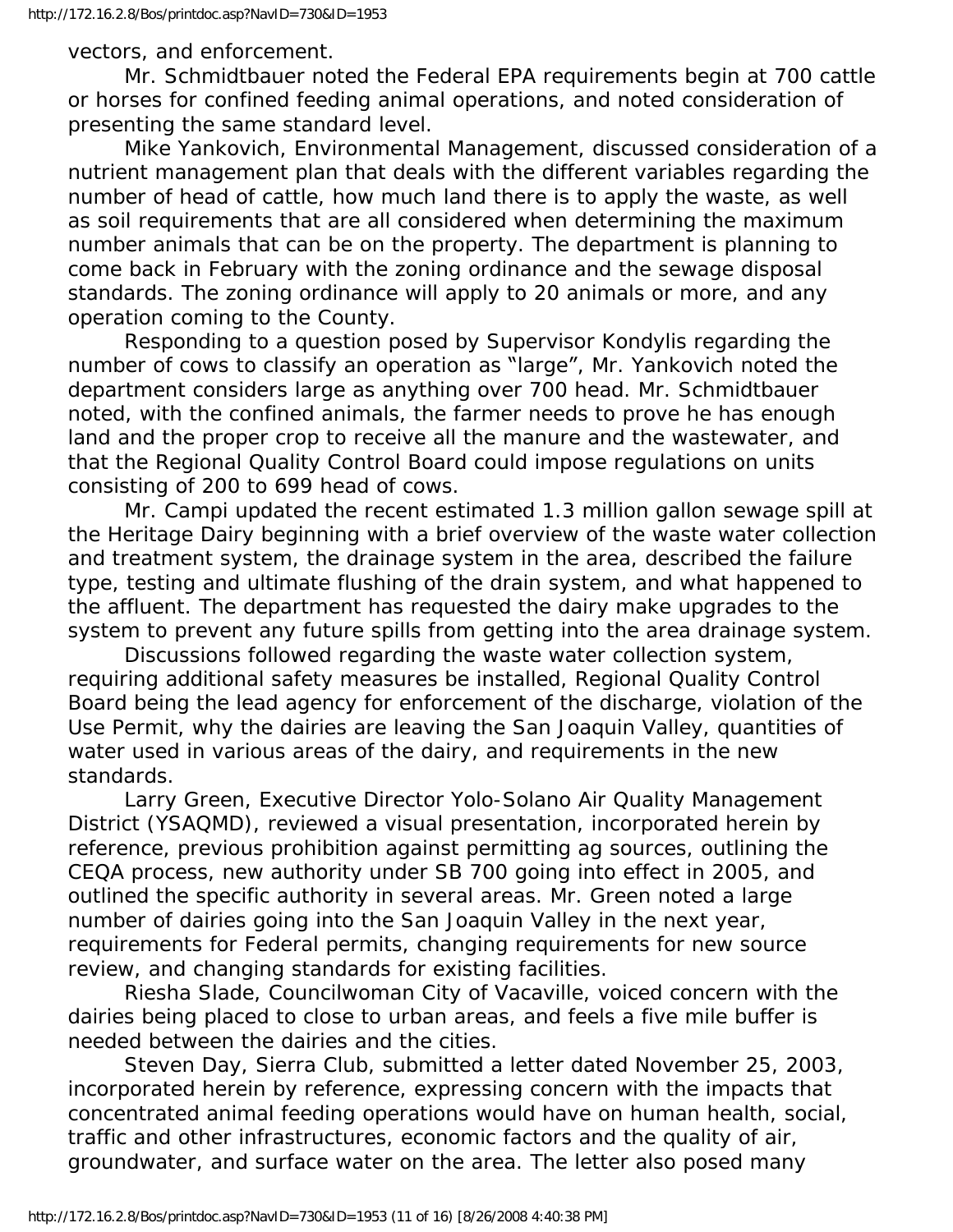questions relative to zoning standards for animal feedlots and dairies.

 A brief discussion followed regarding California Environmental Quality Act (CEQA) and exemptions, the increase in the size of setbacks for dairies in the proposed zoning amendment, cumulative impacts, restrictions on the definition of a large confined animal facility, updating of the overall zoning ordinance for the County, and updating the agricultural portion of the zoning Ordinance.

 Ronald Schock, Vacaville, noted the need to consider meteorological conditions, electronic monitoring, automated controls and alarms, to look at this as a manufacturing facility, vector controls, feels the public wants the best controls and technology, that with the proper controls air quality can be controlled, to take the opportunity to rewrite the rules as more information is available, and feels these facilities can be an asset if they are properly managed.

 Jean Jackman, Davis, voiced concern with the many problems dairies have, buffers, with the enforcement capabilities of the Air Quality Board, water quality, air pollution, quality of life for the animals, and feels there should be a moratorium.

 Laurie Evans, Vacaville, feels the dairies will impact most citizens in the County, voiced concern with factory farming, economic impacts on the area, tax liabilities, effects on property values, and requested the Board consider all aspects before allowing more mega dairies.

Supervisor Silva noted the submission of information from the University of California Solano County Cooperative Extension for consideration for Large Dairy Operations, incorporated herein by reference, that will address many of the questions be presented.

 Marcy Gregg, Vacaville Citizens Against Mega Dairies, feels these dairies do not belong near populated areas, voiced concerns regarding quality of life, with the odor, economic impacts, property values, health issues, vectors, water contamination, the lack of backup systems at Heritage Dairy, and requested consideration of a moratorium and stricter standards.

 There was a brief discussion regarding billing by the County and the Regional Air Quality Board for costs and fines related to the spill.

 Mike Reagan, Vacaville, voiced concern with the pending applications being grand-fathered in and not having to meet the proposed increased standards, with buffers, that stricter regulations are needed, not addressing other confined animals, no response to the request by the cities to initiate a moratorium, and submitted a number of petitions requesting a moratorium on Use Permits for mega-dairies/confined feed lots, incorporated herein by reference.

 There was a brief discussion regarding the proposed zoning ordinance changes that will require a use permit for 20 animals or more, the sewage element pertaining only to cows and horses, and additional conditions that can be added to a Use Permit.

Ruth Ankenbruck, Dixon, lives within 2 miles of the Heritage Dairy, voiced concern with the increased odor and flies since the Heritage Dairy started operations, with the cumulative effect if the Johnson Dairy is approved, and the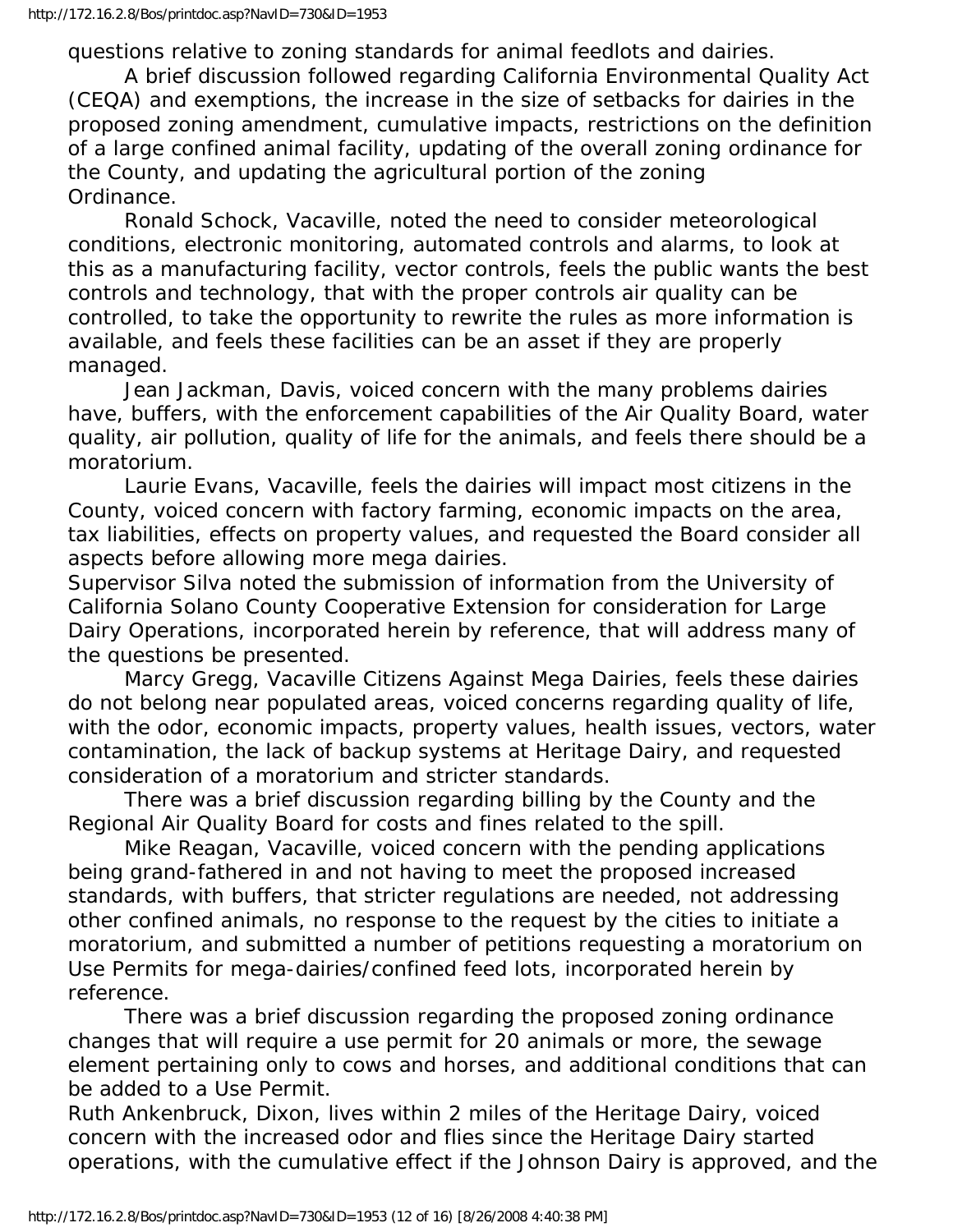decline in their property values.

Steve MacDonald, Vacaville, noted the decisions regarding the dairies will effect our community for many generations to come, voiced concern with the one mile buffer zone, with air pollution during times of heavy fog and during the heat of summer, with confined cows, loss of property values, and why the dairies are coming to Solano County.

Paul Martin, Director of Environmental Services for Western United Dairymen, discussed the large membership of dairy producers accounting for about 65% of the milk in the State, noted Federal law defines 700 cows as a concentrated animal feeding operation and the trigger for Federal permitting, smaller dairies are regulated by the State, all dairies must meet water quality regulations, dairies are moving to areas that allow large buffers to address urban encroachment, research studies done relative to ground water impact, the need for a comprehensive nutrient management plan, the technology recommendation to account for all the nutrients that are on the facility and applying those nutrients in a sound agronomic manner.

Responding to questions posed by Supervisor Kondylis regarding the antibiotics and hormones given to the cows, Mr. Martin discussed the extensive testing done on the milk throughout processing, noted it is not legal to feed antibiotics at a sub-therapeutic level to dairy cows, there is zero tolerance for antibiotics, hormones are an allowed use by the FDA and there has never been a recorded incidence of bovine hormones getting into any water supply.

Michael Ceremello, Dixon, commended the Board for not instituting a moratorium, discussed touring the Heritage Dairy, feels the feedlot may impact the odor problem in the community, voiced concern with strict restrictions that are proposed, discussed the cumulative effect of the proposed racetrack in Dixon, feels the Board needs all the information prior to making any decisions, and endorses ag uses on ag land.

Ron Rowland, Deputy City Manager City of Vacaville, discussed a letter presented to the Planning Commission regarding the proposed standards not being adequate, that a moratorium is needed, and the need for additional standards. Mr. Rowland voiced concern with a one (1) mile buffer feels it is inadequate in relation to air quality and odor impact, requested caution be used in citing the dairies, and urges a greater than one (1) mile buffer. There was a brief discussion regarding the buffer zone surrounding the Vacaville Wastewater Treatment Plant in relation to Elmira, the approximately 8 mile distance to Dixon and Vacaville from the Heritage Dairy, and the Borges-Machado facility being about 2.5 miles from Vacaville and 2.9 miles to Dixon, and the project approval process.

Chairman Kromm feels discussion between the cities, County and landuse planning officials is needed, Supervisor Silva suggested taking the issue to the City Managers Meeting, to the Agricultural Advisory Committee, the Mayors Conference, or calling a City County Coordinating Council (4-C's) meeting. Supervisor Forney noted meeting with some of the Mayors and believes the process needs to be followed before decisions are made.

Responding to questions posed by Supervisor Kondylis regarding the buffer for biosolids, Mr. Schmidtbauer noted the County Code calls for a 2-mile buffer for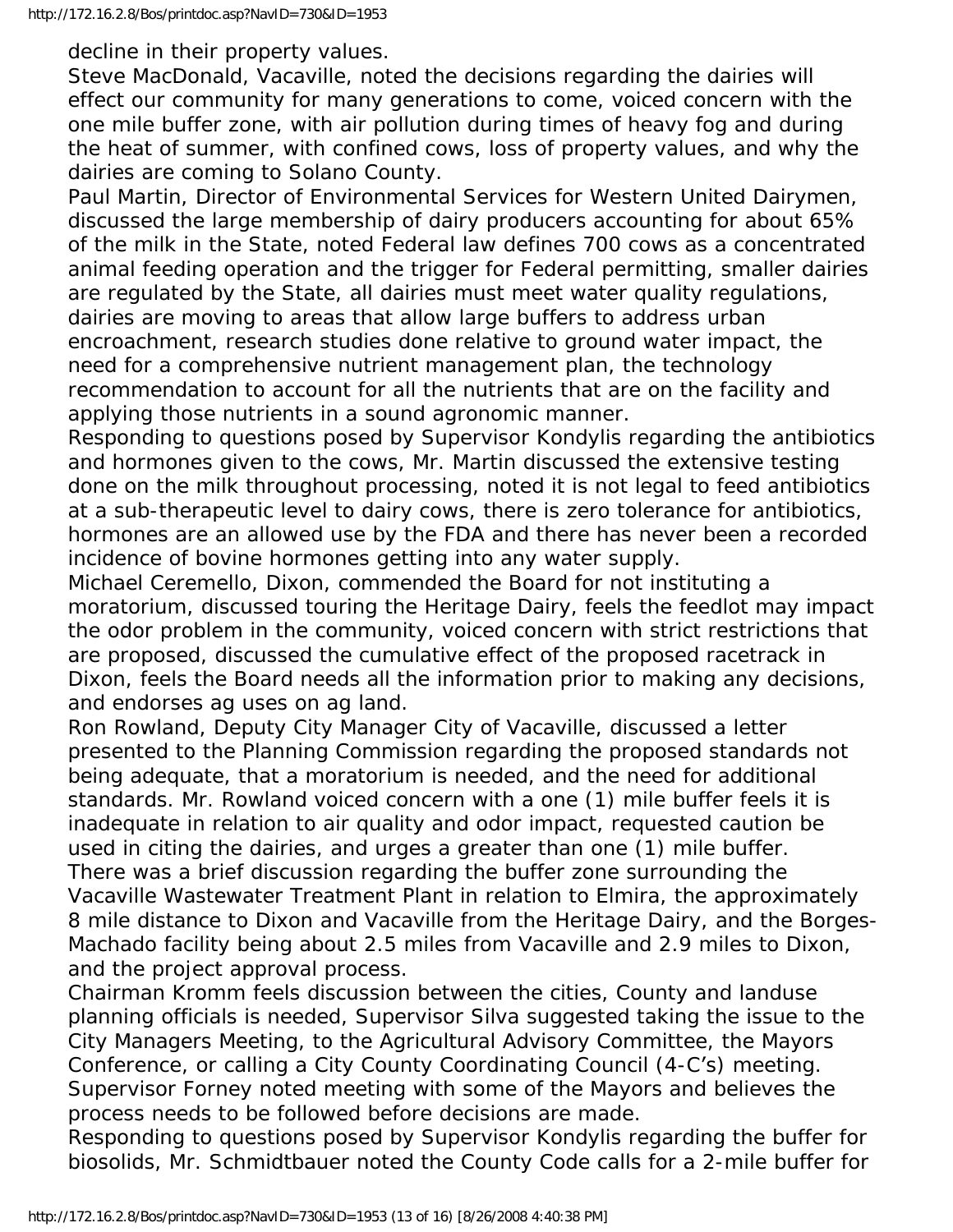spreading from any city limit.

Marci Coglianese, Mayor City of Rio Vista, discussed the process followed relative to biosolids, noted the changes in agriculture in relation to urbanization of the County, voiced concern with competing trends, noted support for agriculture and Proposition A, discussed the ag-urban interface, the need for better coordination of the interface between citizens, county and local government, and endorsed further meetings at venues suggested by Supervisor Silva. Mayor Coglianese urged further meetings for discussions, and feels that there may be a need for an advisory committee on this issue. Supervisor Vasquez noted the increased number of conflicts between urban and rural, and the process that is taking place.

Chairman Kromm recommended convening a 4 C's meeting in January to discuss the communication of the ag/urban interface with dairies being the lead item.

There was a brief discussion regarding the formation of a taskforce, with caution in regulating agriculture, the effects of NAFTA, and the history of dairy farms in the County.

J.P. Cativiela, Dairy Cares that promotes environmental stewardship, noted the question and answer sessions at the Planning Commission Meetings, endorses the proposed ordinance, the commitment to address the concerns in the County, the commitment to learn from this incident, and that this type of spill at the Heritage Dairy is rare and hopes there is no permanent damage from that spill. Mr. Cativiela discussed the proposed ordinance noting it is one of the toughest in the State, feels this is a slow deliberate process on the development of this ordinance, and noted that individual families own 99% of the dairies in California.

Tom Melton, Dixon, noted that 1,360,000 gallons of waste were spilled onto his property from the Heritage Dairy, was never informed that a dairy was being placed in the area, feels the public was not given the proper information, feels the two facilities that are in the permit process should have to meet the proposed regulations in the ordinance, and is concerned with the potential longterm effects of the spill.

Responding to questions posed by Chairman Kromm regarding well water testing, Mr. Melton noted groundwater in the area is at about 6 feet, his pump sits at 150 feet where the gravel bar is, and feels there should not be a problem with his well, but is mainly concerned with the possible long-term effects.

Supervisor Forney feels the new regulations should apply to the Use Permit applications that are in process.

Lauren Ornelas, Citizens Against Mega Dairies, discussed Merced County requesting applicants withdraw their applications until they had an ordinance in place and encourages Solano County do the same, voiced concern with the lack of regulations for dairies in California, suggested considering cement pads along with clay liners for the ordinance, voiced concern for the neighbors of the dairies and the people that will be negatively impacted.

Supervisor Vasquez noted how long the process will take to ensure all aspects are considered, thought the proposed ordinance would cover to the two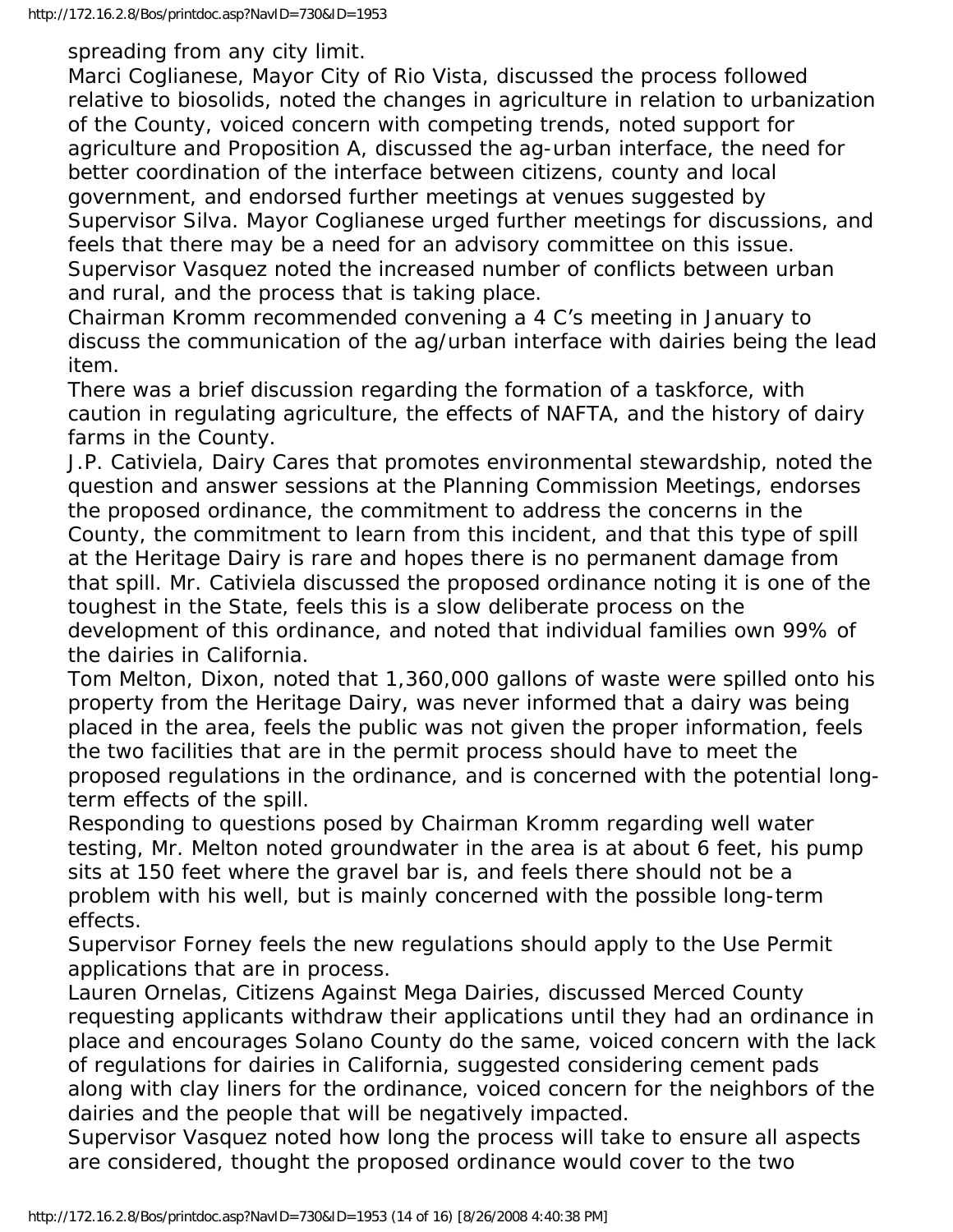pending operation applicants, responding Mr. Walsh noted the ultimate decision on application of the new regulations would be determined by the Planning Commission and the Board.

There was a brief discussion regarding Environmental Impact Reports (EIR), regaining public confidence, and looming State budget cuts.

Responding to questions posed by Supervisor Forney regarding a moratorium, County Counsel Dennis Bunting noted a moratorium would stay the

proceedings, applications would continue to go forward, and noted the Planning Commission will determine if the new regulations will apply to the applications that are in progress.

Chairman Kromm suggested having an independent agency like a reclamation district to take a look at how tail water is handled for the existing and proposed dairies, responding Mr. Campi noted the reclamation district has offered assistance.

Supervisor Kondylis suggested looking at the definition relating to the classification of facilities based on the number of cows, who has the strictest regulations in the country, what amount of revenues will these operations ultimately generate in the County, notification to the public, covering the ponds, cement liners, problems with hormones, antibiotics, and cleaning agent residue in the affluent, and noted and additional meetings should be held at night to allow more public participation.

Supervisor Silva discussed urbanization of the County and the effects on agriculture, the need to find a joint solution for ag and urban to live together, buffers, the importance of process, taking precautions to reduce potential problems, numbers of animals at facilities, productivity of a dairy to support the business, the effects to cities if a one mile buffer is established, and the need to work in cooperation with the cities to resolve the issues.

Supervisor Forney noted we need to listen to the public and to stop the rhetoric, and suggested not taking ay additional applications, County Counsel Bunting noted you can stop people from submitting applications, the process will continue, but with a moratorium there is notice that there may be additional regulations.

Chairman Kromm reiterated a meeting of the 4-C's should take place in January to begin discussion on the buffer zone.

Supervisor Vasquez posed questions regarding review of the Conditional Use Permit for the Heritage Dairy, and imposing additional requirements; Mr. Walsh noted typically Use Permits do not have expiration dates, and that additional requirements will not modify the Use Permit.

Director of Environmental Management Birgitta Corsello noted the Heritage Dairy had specific conditions to abide by, two of the conditions in the Use Permit have been violated and the dairy has been cited. The dairy must submit corrective actions to prevent any future occurrences and to correct the cause. Ms. Corsello outlined further review periods, and requirements if any changes are made.

There was a brief discussion regarding air quality and additional standards that may be placed on the dairy, meeting with the applicants regarding the direction the Board is taking, and taking the Board's comments back to the